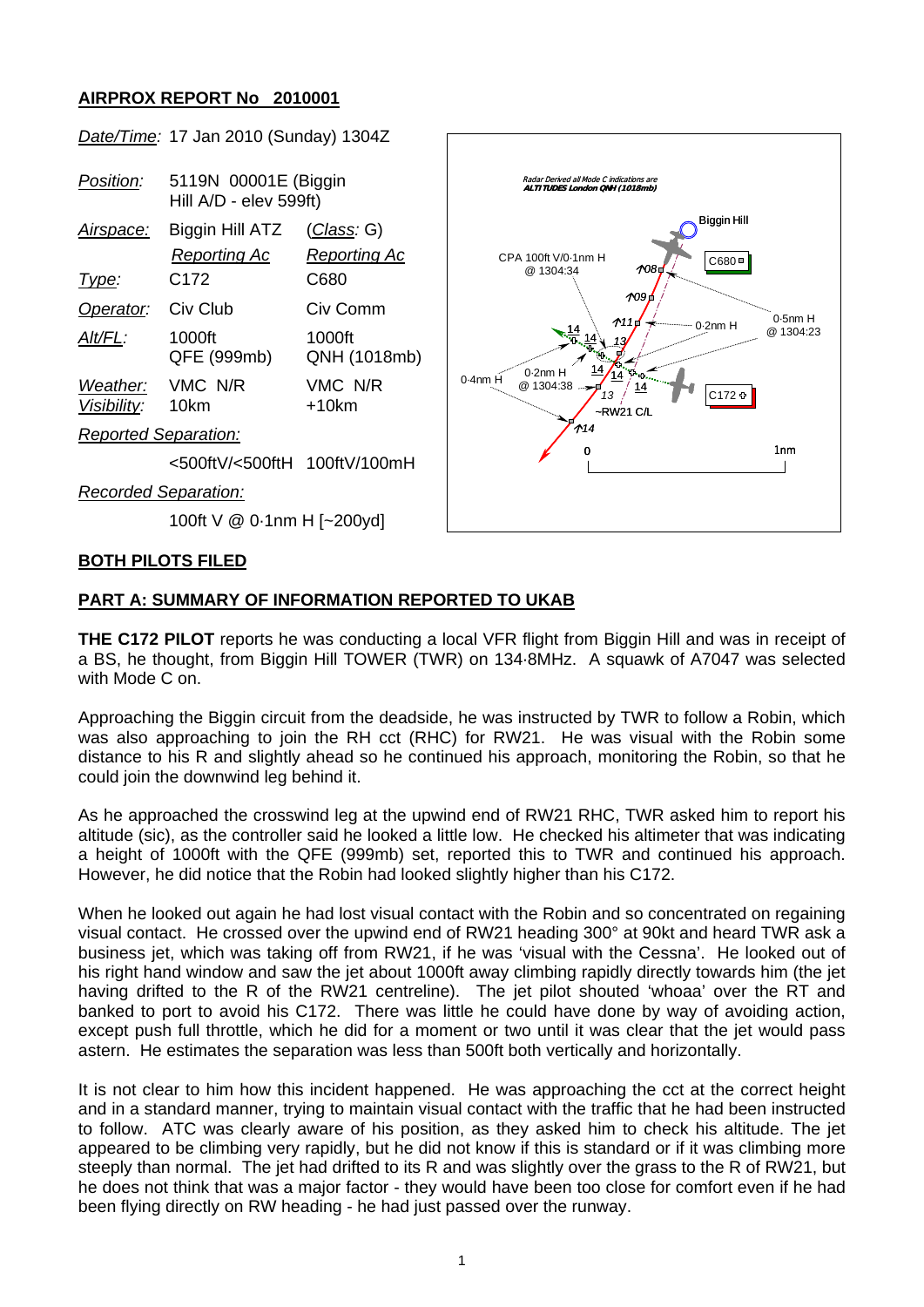He would like to know what might have been done differently in order to avoid this incident. He was very shaken by this and it took a great effort to stay calm while he completed his cct and landing.

The only personal factor that he can identify which might have influenced this, is his interpretation of TWR's instruction to follow the Robin into the cct. He wonders if ATC expected him to actually turn to his R and re-position directly behind the Robin. This would have meant a substantial re-positioning for him and he did not do so - he continued his standard approach to the cct whilst maintaining visual contact with the Robin, intending to position behind him on the downwind leg. This he had done many times before in similar situations. On the other hand, ATC must have been visual with his C172, as they asked him to report his altitude, so they clearly knew exactly where he was. He also had his transponder on, as instructed, so ATC presumably knew his altitude from his Mode C indications anyway. He assessed the Risk as 'high'.

His aeroplane is coloured white and the HISL was on.

**THE CESSNA CITATION C680 SOVEREIGN CAPTAIN,** the PF, reports departing Biggin Hill for E Midlands on an IFR Flight Plan following the SID from RW21 whilst in receipt of a 'Control Service' from Biggin TWR on 134·8MHz. The assigned code of A5424 was selected with Mode C on; TCAS II is fitted.

After being held for a few mins at the D2 holding point for their departure clearance, TWR instructed him to line-up and issued their clearance to take-off from RW21. No information was given about other possible traffic in their departure clearance or the subsequent take-off clearance. Climbing out at 130-150kt passing about 1000ft they heard TWR say 'have you seen the 172'. In the cockpit he was transitioning from 'pilot handling' to the A/P at this point so he looked up and immediately saw the C172 ahead about 20° to their R and heading away to the R about 200ft higher than his ac. To avoid the C172 he immediately disengaged the A/P and levelled-off as he flew 100ft below and 100m astern of the C172 with a 'low-medium' Risk. Once clear, he rejoined the SID. Neither a TA nor an RA was enunciated by TCAS.

Upon landing at E Midlands he telephoned Biggin ATC and asked why they had cleared him to takeoff IFR with the C172 crossing their 'departure', to be told the C172 was not where TWR asked the pilot to be.

His ac has a white and blue livery and all the lighting was on, including the HISL and landing lamp.

**THE BIGGIN HILL AERODROME CONTROLLER (ADC)** reports that the departing C680 came into confliction with the C172 that was joining from the deadside for RW21. The C172 pilot was asked on two occasions to check his height/altitude as it appeared to be lower than normal. The pilot replied on both occasions that he was at the correct level whereas the Aerodrome Traffic Monitor (ATM) indicated that the C172 was 200ft below the normal cct level. The departing C680 crew were airborne extremely quickly upon receipt of their take-off clearance and proceeded to adopt a very high ROC on departure. It was predicted that the C172 would have passed overhead the runway to the W by the time the C680 had got airborne. However the expeditious departure of the C680 placed it in potential confliction with the C172.

**ATSI** reports that this Airprox occurred within the Class G airspace of the Biggin Hill ATZ, which is the airspace bounded by a circle radius 2·5nm centred on RW03/21, from the surface to 2000ft above the aerodrome elevation of 599ft. Both flights were receiving an Aerodrome Control Service, with the Aerodrome and Approach functions being split at the time. The ADC was operating as mentor to an experienced trainee, who was shortly to take his Certificate of Competence in Aerodrome and Approach Control at Biggin Hill. All the RT transmissions from TOWER leading up to the incident [but not afterwards] were made by the trainee. The Mentor described his workload as low-medium in the period leading up to the Airprox. Biggin Hill ATC is not equipped to provide any surveillance [radar] services. It is, however, equipped with an ATM in the VCR, which displays radar data provided by LTC Swanwick.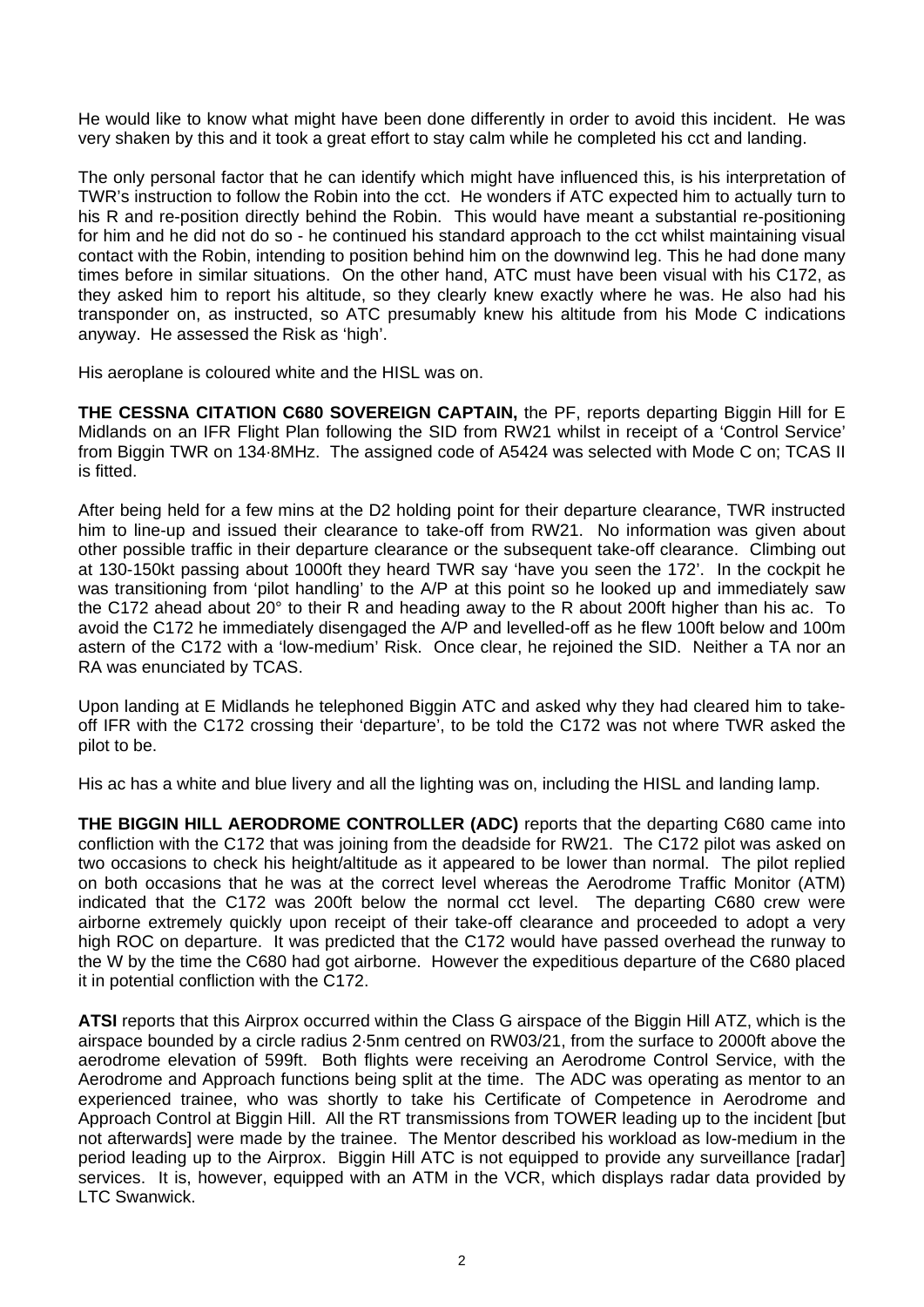The Biggin Hill 1250UTC METAR was: 280/11kt 240v310; 9999; SCT020; 08/03; Q 1018.

The outbound IFR C680 pilot was cleared to taxi for a RW21 departure at 1254. About 3 minutes later, the ADC issued the flight's departure clearance *"Brookmans Park 2 departure with a right turn at 1 mile inbound Delta Echo Tango climb to altitude 2 thousand 4 hundred feet squawk 5-4-2-4"*. The pilot read back the clearance correctly. The UK AIP, at AD 2-EGKB-1-9, states the Standard Departure Routes. Departures to the N are designated Brookmans Park 2 (BPK 2), the route being DETLING-BPK. A note to the routes states, 'Departures from Runway 21, follow Noise Abatement Procedure turning right to pass overhead BIG VOR at 2400ft ALT'. The Noise Preferential Route (NPR) applicable to the C680 flight is: 'As soon as practicable turn right to make good a track of 220°MAG. At 1.0 DME BIG commence right turn to the BIG VOR/DME or establish on track at 2400ft ALT. Remain within 4 DME BIG.' BIG VOR is situated at the centre of the airport, to the E of RW21/03.

At 1257:29, when the C680 crew was receiving its departure clearance on the TOWER frequency, - the C172 pilot established communication with Biggin Hill APPROACH (APP) to request his rejoining instructions. The pilot reported *"overhead Sevenoaks at 2 thousand 1 hundred feet on 1-0-1-8* [QNH] *request rejoin instructions and Basic Service please"*. APP replied *"Basic Service you have with me report with 3 miles to run deadside join for 2-1 right hand circuit the 2-1 Threshold QFE 9-9-9 millibars squawk 7-0-4-7" -* A7047 is the LTC THAMES RADAR Biggin Hill SSR conspicuity code. The threshold QFE is issued as the threshold elevation for RW21 is 517ft – the A/D elevation being 599ft. The C172 pilot read back the pressure and clearance correctly confirming that he would report at 3nm. The radar recording, timed at 1257:30, shows the C172, squawking A7000 at 2100ft ALT Mode C, 8·9nm ESE of Biggin Hill airport. Shortly afterwards, TI was passed about an inbound Robin ac, whose pilot had last reported abeam the Brands Hatch area at 2200ft. The C172 pilot later reported sighting the Robin and was instructed to follow it; at 1300:58 the C172 was transferred to the TOWER frequency. The radar photograph, timed at 1301:00, shows the C172, now squawking A7047 as instructed, 4·2nm ESE of the airport at an altitude of 1500ft. The Robin it is following, is to its NW.

At 1258:30, the C680 crew requested their departure clearance to be read again. The ADC complied this time adding *"overhead"* after *"the right turn at 1 mile".* The pilot read back *"I've got that..Brookmans Park 2..after departure right turn overhead and then Detling climbing 2 Thousand 4 Hundred feet…"*. The C680 pilot reported ready for departure at holding point D2 at 1259:20 and was informed that a departure release was awaited from THAMES RADAR. Just over 2 min later the C680 was instructed to taxi to D1.

The C172 pilot contacted TWR at 1302:04 reporting, *"..with you 2 point 7 miles DME we..have the..traffic in sight ahead of us and following it in",* whereupon TWR instructed the pilot to, *"continue to join following the traffic ahead"*. At 1302:55, the C680 crew was cleared, *"right turn 1 mile report overhead clear to take off 2-1 surface wind 2-8-0 degrees 1-0 knots"*. The radar photograph, for this time, shows the Robin ac just passing overhead the centre of the airport. The C172 at an altitude of 1400ft, is 1·8nm SE of the airport, tracking W. The ADC later explained that he had been discussing the traffic situation between the subject ac with his trainee prior to the C680's take-off clearance being issued. He confirmed that both he and his trainee were aware of the position of the C172, both visually and on the ATM. It was calculated that the C172 pilot would have passed overhead the threshold of RW03 and been clear of the RW21 climb-out, before the C680 crew had taken off. Consequently, it was not considered necessary to pass TI about the C172 to the C680 or vice versa.

The UK AIP describes the Biggin Hill cct procedures as:

'Aircraft joining or re-joining the circuit for landing are to fly across the upwind end of the runway in use at 1000ft QFE at 90° to the runway heading, a left turn or right turn (as appropriate) should be made onto the downwind leg'.

Additionally, 'Circuit heights are 1000ft QFE (1600 ft QNH) at all times'.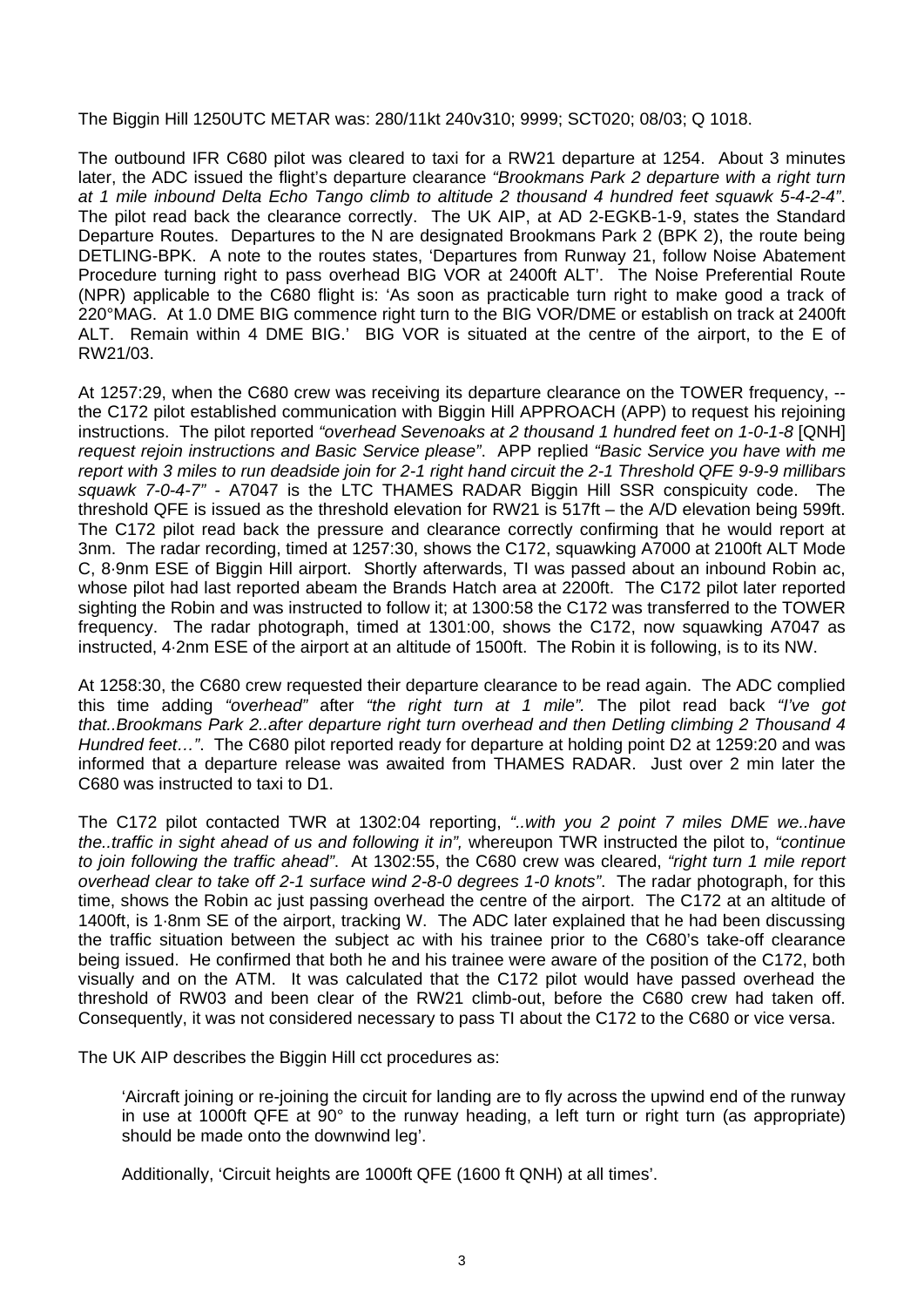The ADC mentor commented later that he had observed that the C172 was slightly lower than expected. This was confirmed on the ATM, where the Mode C of the C172 pilot displayed an altitude of 1400ft, rather than 1600ft as expected. Accordingly, the pilot was asked to, *"check your level you should be a thousand feet on the Q-F-E 9-9-9"*. The pilot immediately confirmed he was complying with the level instructions at 1303:50: "[C/S] *at 1 thousand feet on 9-9-9 millibars"*.

The mentor remarked that he and the trainee observed that the C680 commenced rolling quickly and became airborne earlier than expected about half way down the runway. He added that it then appeared to climb quite steeply. Concerned about the relative positions of the subject ac, the C680 crew was asked, "[C/S] *do you have the Cessna in sight"*. The mentor said that as he was about to issue a warning to the C680 crew, the trainee transmitted the information. He commented that the information message was shorter than ideal but in the circumstances, due to the close proximity of the traffic, there was no time to pass a full traffic information call. He believed that the C680 was passing about 600/700ft at about the time the information message was initiated. In any case, both the mentor and trainee believed that the pilot of the C680, by now, would have seen the C172. The C680 crew responded, *"negative* [C/S] *oh affirm* [C/S]*"* [before uttering *"whooaa"* at 1304:30 and then asking, *"what were you doing there sir?*"]. The mentor then commented on the frequency that the C172 should have been at 1600ft on the QNH and the pilot of the C680 stated *"he came straight through our departure"*. The C172 pilot reported, *"just turning downwind at 1 thousand feet on 9-9-9 millibars continuing approach as instructed"*. The mentor commented that, despite being operational at Biggin Hill for a number of years, he had not experienced the type of departure carried out by the C680 crew.

[UKAB Note (1): The radar recording of the incident shows that when the C172 was crossing through the climb out at the upwind end of RW21 (RW03 threshold), its Mode C indicated 1400ft London QNH (1018mb) with the preceding and succeeding radar returns indicating that the C172 was maintaining a constant altitude. Just before the C172 crossed the C680's 12 o'clock at 0·2nm, the latter indicates an altitude of 1100ft Mode C – some 300ft below the C172. The next sweep, which reveals that the 2 ac have passed each other, shows they are 0·1nm apart, with the C680 indicating 1300ft and the C172 at 1400ft Mode C.]

The UK AIP Biggin Hill entry also states, under the title of 'Circuit Procedures' that: 'Aircraft taking off, 'going around' or making 'touch and go' landings are to remain at or below 500ft QFE until the upwind end of the runway in use has been passed, when a left or right turn (as appropriate) should be initiated'. Apparently, this procedure is generally only used for training flights and would not have applied to the departure of the C680. Local ATC management report that the information printed in the AIP has been reviewed (see below). Some years ago, there was a restriction, which limited departing jets to an altitude of 1100ft and a speed of 180kts. This restriction was considered unsuitable and removed.

The MATS Part 1, Section 2, Chapter 1, Page 1, states the responsibilities of Aerodrome Control:

'Aerodrome Control is responsible for issuing information and instructions to aircraft under its control to achieve a safe, orderly and expeditious flow of air traffic and to assist pilots in preventing collisions between: aircraft flying in, and in the vicinity of, the ATZ'.

Accordingly, TWR should have passed appropriate instructions/information to the pilots of the subject ac that would have assisted in preventing any confliction between the two ac. On this occasion, neither pilot was informed about the details of the other flight. If, for example, the C680 crew had been informed about the presence of the C172 prior to departure, it would have allowed them to take appropriate action to avoid the C172. Although the trainee had cleared the C680 crew for take off, the mentor was responsible for the operating position. However, a number of unexpected factors caused the situation to develop. Namely, the C680 crew rolled quicker than anticipated, which meant that it arrived in the vicinity of the upwind end of RW21 before the C172 pilot had cleared the climbout path. Additionally, the C680 crew rotated earlier than predicted and this was followed by a higher than anticipated ROC.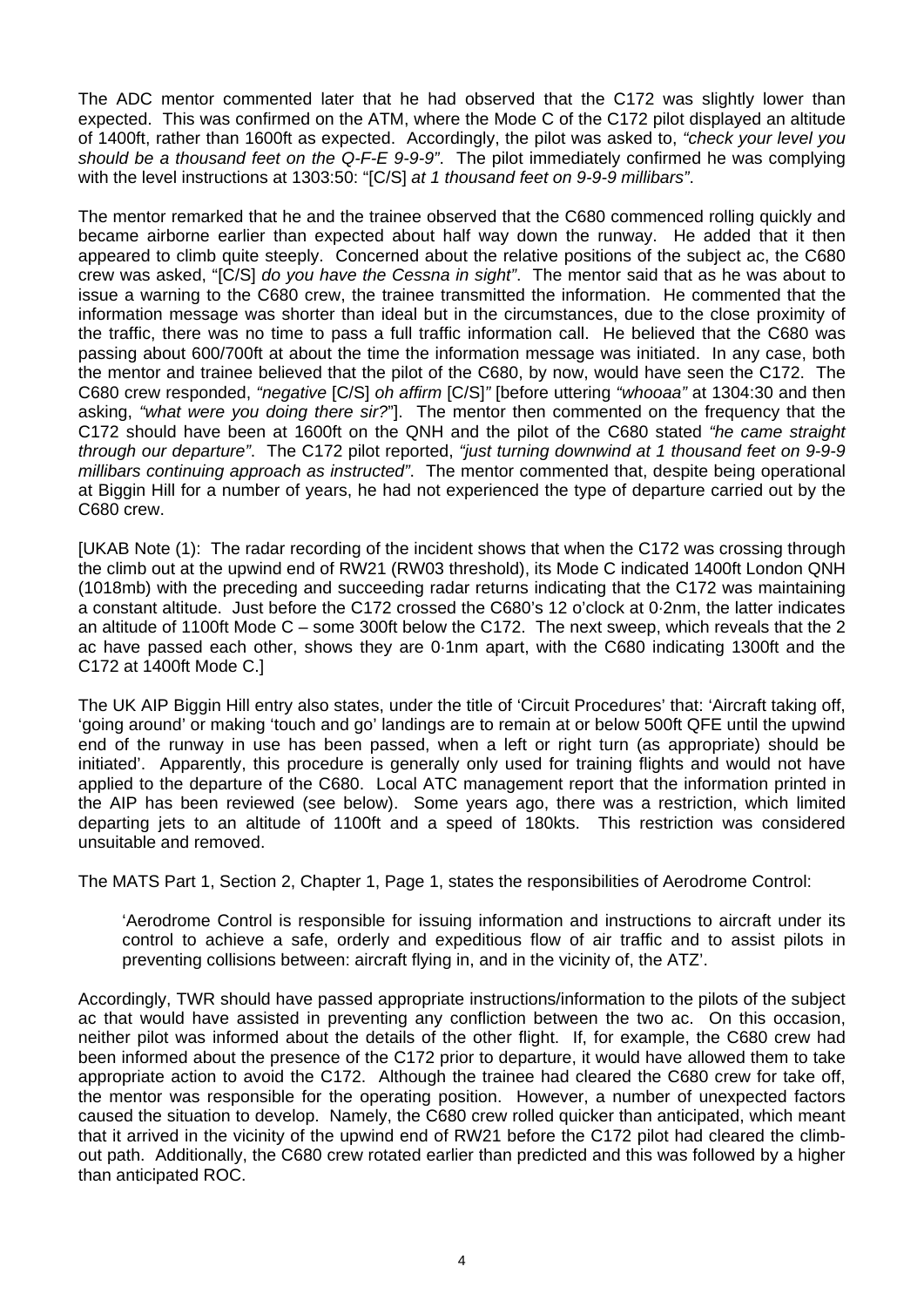As a result of this Airprox, a Biggin Hill Supplementary Operating Instruction (SI 01/2010) was issued on 20<sup>th</sup> January. This states: 'With immediate effect, specific traffic information shall be provided to departing jet and other high performance ac prior to being issued with a take-off clearance with joining ac at or within 3nm approaching from the dead side to that runway - after this specific traffic information has been acknowledged a take-off clearance may be issued'. Additionally, 'A new warning highlighting to departing pilots of the potential for a confliction was sent for publication in the Biggin Hill AIP entry and published in line with the routine AIRAC cycle (25 Mar 2010).

The publication of Biggin Hill SI 01/2010, addresses the type of situation, which occurred on this occasion and should help to prevent it happening in the future.

UKAB Note (2): The UK AIP at AD 2 EGKB AD 2.20 - Local Traffic Regulations - now includes at Para 4 a warning:

'Pilots of departing aircraft are warned of the presence of other aircraft joining the visual circuit from the 'Deadside'. The joining aircraft will fly across the upwind [end] of the runway in use at altitude 1599ft (1000ft aal) at 90° to the runway heading before turning left/right onto the downwind leg. Pilots of high performance fast climbing aircraft should be particularly alert.'

## **PART B: SUMMARY OF THE BOARD'S DISCUSSIONS**

Information available included reports from the pilots of both ac, transcripts of the relevant RT frequencies, radar video recordings, a report from the air traffic controller involved and reports from the appropriate ATC authority.

The Board agreed that the C172 pilot had followed the joining instructions given and had done all that was asked of him by TWR, albeit he was concentrating on re-establishing visual contact with the Robin as he was crossing into the live side from the dead side. Whilst it was evident from the radar recording that the C172's unverified Mode C indicated his ac was at 1400ft London QNH (1018mb) and apparently 200ft low on the preceding cct ac, this was within the allowable tolerance even for verified Mode C. Although TWR might rightly question it, ADCs should not be basing any form of separation within the visual cct on the ac's indicated altitude. It was not feasible to determine independently his exact height in the cct apart from what was displayed by Mode C; the C172 pilot had reported that his altimeter was showing his ac to be at the right height with the correct QFE set, but it seems from his own account and the ADC's visual observation that he might well have been a little low compared to other cct ac. However, if the ADC Mentor had been at all concerned he should have warned the departing C680 pilots before he issued a take-off clearance. An experienced controller Member did not believe that the C172's height was intrinsic to the Airprox; the operation of the visual cct relied upon traffic information from ATC to pilots joining the cct or about to depart so that they could integrate into the cct correctly, coupled with appropriate control instructions. However, it was clear to Members that TWR had not passed any traffic information to these two pilots about each other's ac.

The controller had cited the departing C680's quick take-off and very high ROC when airborne, and this Airprox was a salutary example of the difficulties that can ensue when ac of widely contrasting performance operate in the same aerodrome cct. One Member, himself a Citation pilot, believed it was incumbent on pilots of high-performance business jet ac to exercise extreme care when operating in a mixed traffic environment and take due regard of slower piston ac types operating in the cct, but pilots needed to be told about them first in order to avoid them. The operation of business jets such as the C680 from GA A/Ds such as Biggin Hill was commonplace and controllers should be well aware of their slick high performance characteristics; not only does this incident provide a reminder that they needed to be treated with care, but it highlights an issue that will be exacerbated by the introduction of Very Light Jets, many of which have even better take-off/climb performance. Notwithstanding whether the C680's take-off was more expeditious than ususal or the climb steeper, and the RoC shown by the radar recording did not seem unduly excessive, with an ac about to cross the climb-out there was a potential for a conflict. In the Board's unanimous view the